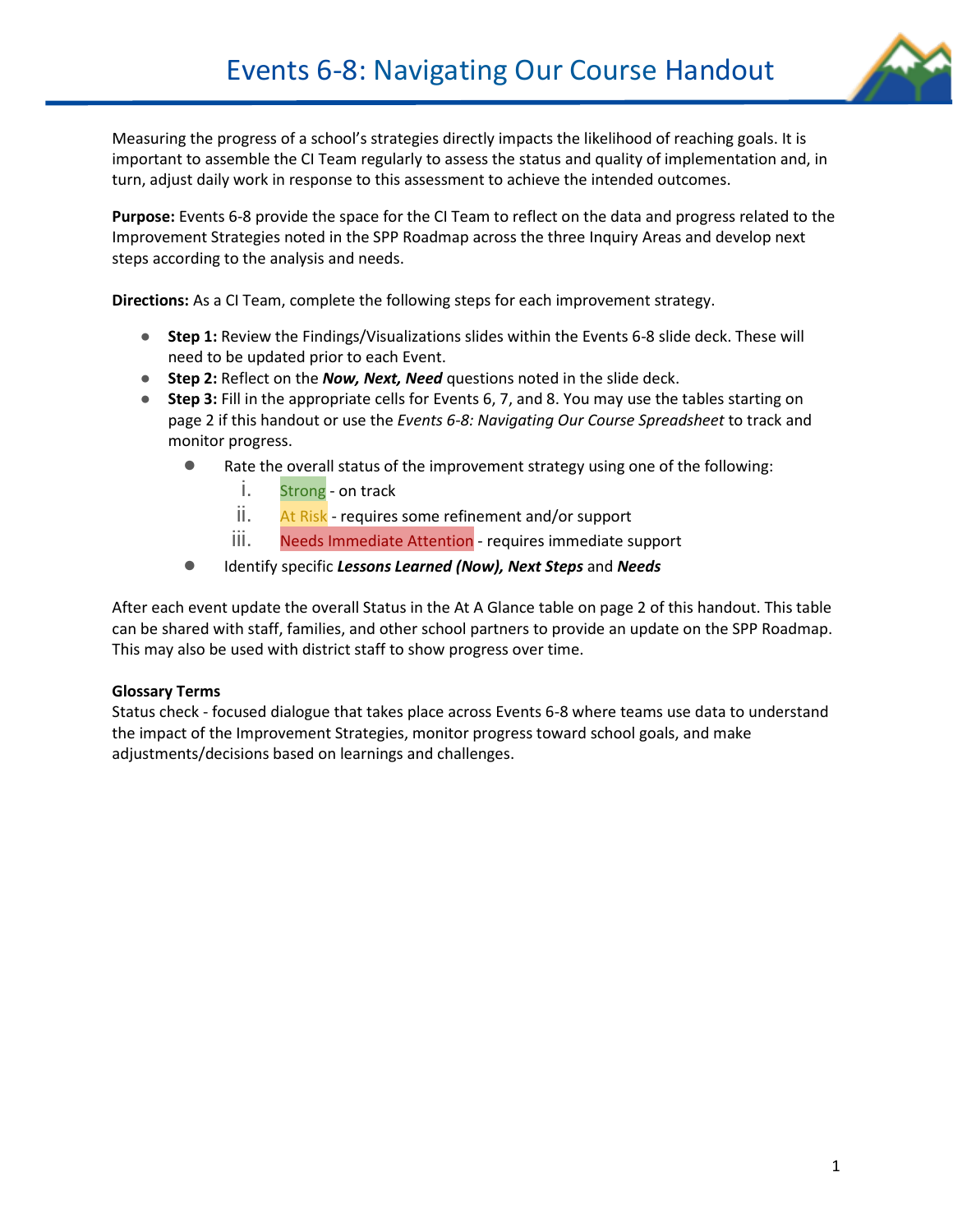

### **Navigating Our Course At A Glance**

Fill in the tables below with school Goals, Improvement Strategies, and Intended Outcomes. After each event, copy and paste Strong, At Risk, or Needs Immediate Attention to the Event # Status column determined by the Event's activities on the following pages.

| <b>Student Success</b>                                                                                                                                                                                                                                                                                                                                                                                                                                                                                                                                                                                                                                                                                                                                                                                                                                                                                                                                                                                                                                                                                                                                                                                                                                                                                          |                                                                                                                                     |                                                                                                                                                |                                                                                                                                                |                                                                                 |
|-----------------------------------------------------------------------------------------------------------------------------------------------------------------------------------------------------------------------------------------------------------------------------------------------------------------------------------------------------------------------------------------------------------------------------------------------------------------------------------------------------------------------------------------------------------------------------------------------------------------------------------------------------------------------------------------------------------------------------------------------------------------------------------------------------------------------------------------------------------------------------------------------------------------------------------------------------------------------------------------------------------------------------------------------------------------------------------------------------------------------------------------------------------------------------------------------------------------------------------------------------------------------------------------------------------------|-------------------------------------------------------------------------------------------------------------------------------------|------------------------------------------------------------------------------------------------------------------------------------------------|------------------------------------------------------------------------------------------------------------------------------------------------|---------------------------------------------------------------------------------|
| School Goal 1: By Fall 2022, 90% or greater of our families that take the survey will agree or strongly agree that they are satisfied with the<br>current level of communication regarding their children's scores/progress on district/state assessments.                                                                                                                                                                                                                                                                                                                                                                                                                                                                                                                                                                                                                                                                                                                                                                                                                                                                                                                                                                                                                                                      |                                                                                                                                     |                                                                                                                                                |                                                                                                                                                |                                                                                 |
| <b>Improvement Strategies</b>                                                                                                                                                                                                                                                                                                                                                                                                                                                                                                                                                                                                                                                                                                                                                                                                                                                                                                                                                                                                                                                                                                                                                                                                                                                                                   | <b>Intended Outcomes</b>                                                                                                            |                                                                                                                                                | Event 6 Status Event 7 Status Event 8 Status                                                                                                   |                                                                                 |
| Use technology as an additional form of<br>communication and Parent University Clubs.<br>Parent University Clubs - ESSA Evidence-based<br>Criteria.<br>Supporting Research: WCSD's Parent University has<br>been providing families with literacy support for the<br>last six years. Parent University has a 6-week Family<br>Literacy Club that includes: Understanding your Child's<br>Assessment Data, Phonemic Awareness, Phonics,<br>Fluency, Vocabulary Development and Comprehension,<br>the Writing Process, a family field trip to a Washoe<br>County Public Library and leveraged family literacy tip<br>sheets and videos built previously through the Striving<br>Reader grant. The content used in the Literacy Club is<br>aligned to the concepts used in Fountas & Pinnell's Tier<br>I ESSA-based LLI. Parent U will use the evidence-based<br>practice of PLC's to implement this model in WCSD<br>with teachers taking the lead to support their own<br>families in building parent efficacy with literacy at<br>home. A meta-analysis by Jeynes (2012) which included<br>51 different studies, it was determined that there is a<br>relationship between pre-k through 12th grade<br>parental involvement programs and the academic<br>success of students. In fact, some of the studies with | Parents will agree or strongly agree on<br>the parent survey that they are satisfied<br>with the current level of<br>communication. | <b>Strong</b><br>Parent<br>Conferences<br>including both<br>Fall and Spring<br><b>Fall 450 in</b><br>attendance<br>Spring 465 in<br>attendance | <b>Strong</b><br><b>Native</b><br>American<br>Heritage<br>Month<br>Offered 3x to<br>whole school<br>via Zoom;<br>approximately<br>400 attended | <b>Strong</b><br>Bookfair<br>Fall: 1100 in<br>attendance<br><b>Spring: 1300</b> |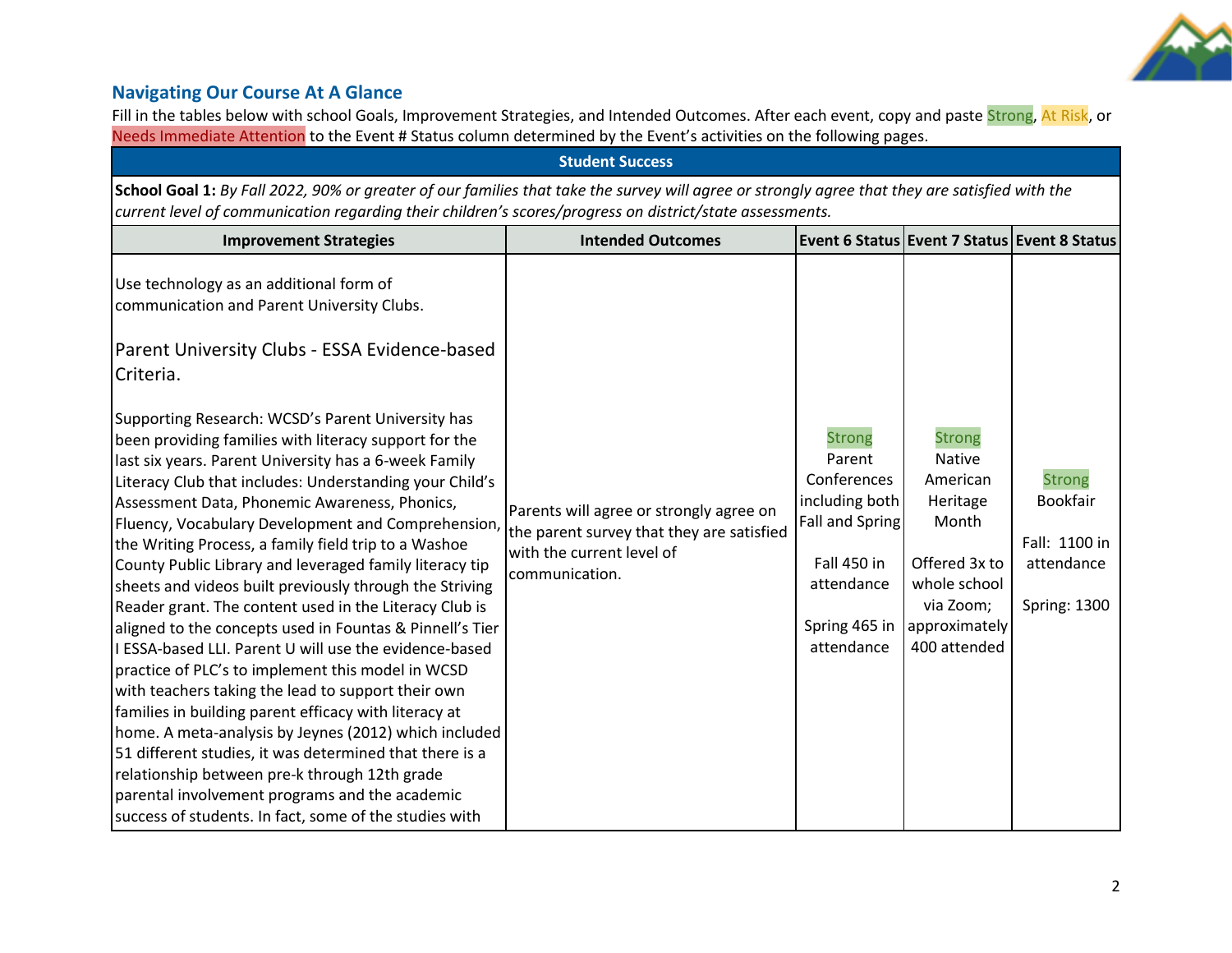| the highest effect size included working with families of<br>English Language Learner students and working with<br>families of students with low reading scores. |  |  |
|------------------------------------------------------------------------------------------------------------------------------------------------------------------|--|--|
|                                                                                                                                                                  |  |  |
|                                                                                                                                                                  |  |  |

### **Adult Learning Culture**

**School Goal 2:** *By Spring 2022, 90% or greater of the certified staff (who take the survey) will agree/strongly agree that our PLCs at Jesse Hall are making a positive impact in their instruction.*

| <b>Improvement Strategies</b>                      | <b>Intended Outcomes</b>                                                                                                                 |                             |                                             | <b>Event 6 Status Event 7 Status Event 8 Status</b> |
|----------------------------------------------------|------------------------------------------------------------------------------------------------------------------------------------------|-----------------------------|---------------------------------------------|-----------------------------------------------------|
| Creating a clear objective around PLCs as a staff. | That staff members will find value in<br>attending PLCs and utilizing the<br>information to improve and impact their PLC<br>instruction. | <b>Strong</b><br>attendance | <b>Strong</b><br><b>MTSS</b><br>lattendance | Strong,<br>Climate<br>Survey Data                   |
|                                                    |                                                                                                                                          |                             |                                             |                                                     |
|                                                    |                                                                                                                                          |                             |                                             |                                                     |

#### **Connectedness**

**School Goal 3:** *During the 2021-2022 school year, Jesse Hall will welcome at least 75% of our families back into our school building during specific family centered events included Back to School Night, Book Fair, Science Night, and Conference week.*

| <b>Improvement Strategies</b>                                                                                                                                                                                                                                                                                                                                                                                  | <b>Intended Outcomes</b>                                                        |                                        |                                                                                 | <b>Event 6 Status Event 7 Status Event 8 Status</b>                                           |
|----------------------------------------------------------------------------------------------------------------------------------------------------------------------------------------------------------------------------------------------------------------------------------------------------------------------------------------------------------------------------------------------------------------|---------------------------------------------------------------------------------|----------------------------------------|---------------------------------------------------------------------------------|-----------------------------------------------------------------------------------------------|
| Hold actual events including, Engaging families and<br>students in poverty through SEL. ESSA Evidence-Based<br>Criteria.<br>Supporting Research: Today's schools play an essential<br>role in helping students become prepared for the<br>challenges and opportunities their futures will hold. We<br>must equip students with skills that promote social,<br>emotional, and behavioral development as well as | Build family capacity to support their<br>children's academic and social needs. | <b>Strong</b><br>Parent<br>Conferences | <b>Strong</b><br><b>Staff</b><br>Participation<br>at Events: PLC<br><b>MTSS</b> | <b>Strong</b><br>Family<br>Participation<br>at Events:<br>Halloween<br>Carnival, Book<br>Fair |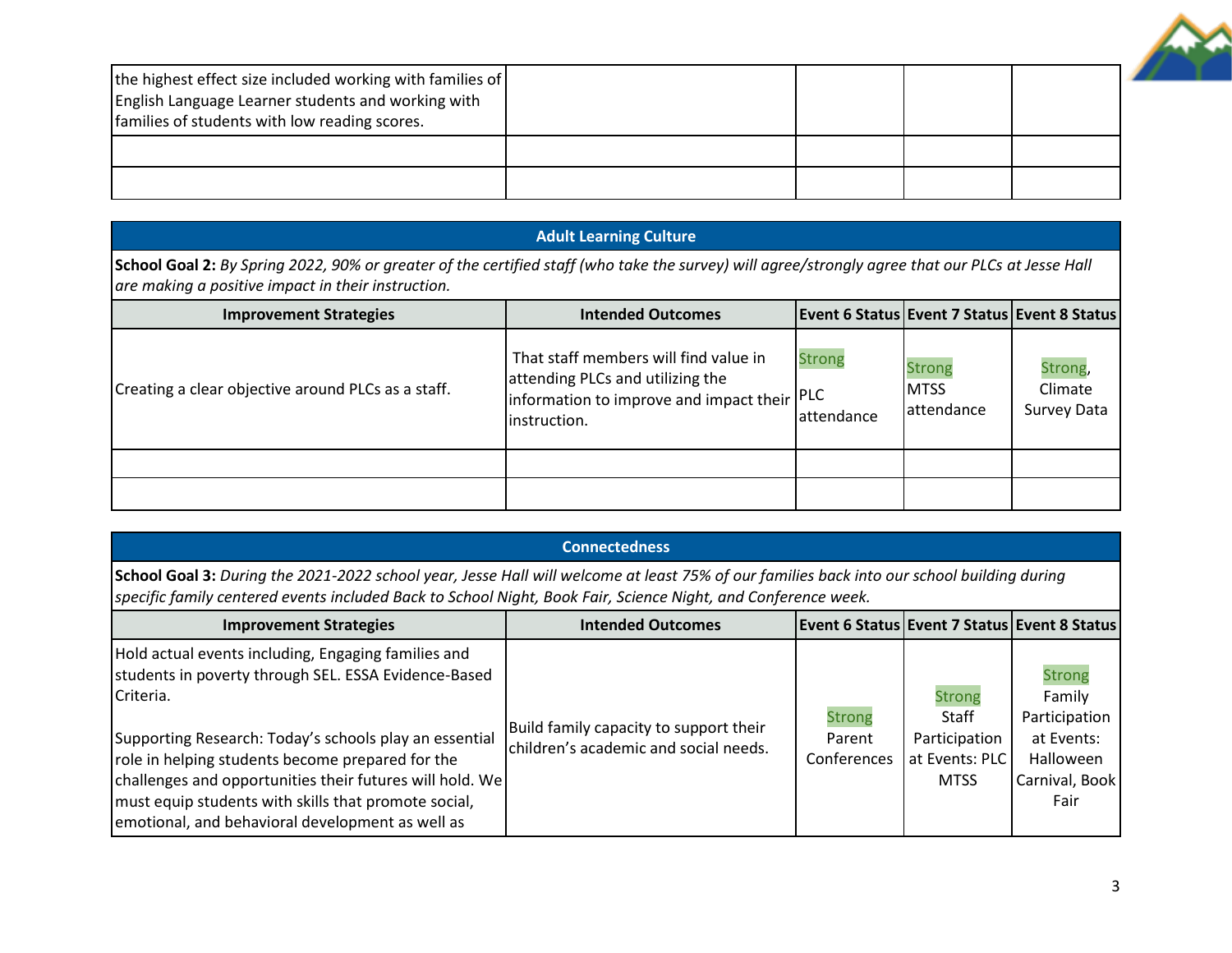

# **Event 6 - Status Check 1**

|                                                                                                               | <b>Student Success</b>                                                                  |                       |  |
|---------------------------------------------------------------------------------------------------------------|-----------------------------------------------------------------------------------------|-----------------------|--|
| School Goal 1: Copy/paste Goals the school identified in the SPP Roadmap or from the At A Glance table above. |                                                                                         |                       |  |
| <b>Improvement Strategies</b>                                                                                 | <b>Intended Outcomes</b>                                                                | <b>Event 6 Status</b> |  |
| Copy/paste Improvement Strategies identified in the SPP<br>Roadmap or from above. Add/delete rows as needed.  | Copy/paste intended outcomes the school identified in the<br>SPP Roadmap or from above. |                       |  |
|                                                                                                               |                                                                                         |                       |  |
|                                                                                                               |                                                                                         |                       |  |
|                                                                                                               |                                                                                         |                       |  |
|                                                                                                               | <b>Lessons Learned (Now)</b>                                                            |                       |  |
| Strategy 1:                                                                                                   |                                                                                         |                       |  |
| <b>Strategy 2:</b>                                                                                            |                                                                                         |                       |  |
| <b>Strategy 3:</b>                                                                                            |                                                                                         |                       |  |
| <b>Strategy 4:</b>                                                                                            |                                                                                         |                       |  |
| <b>Next Steps:</b>                                                                                            |                                                                                         |                       |  |
| Strategy 1:                                                                                                   |                                                                                         |                       |  |
| Strategy 2:                                                                                                   |                                                                                         |                       |  |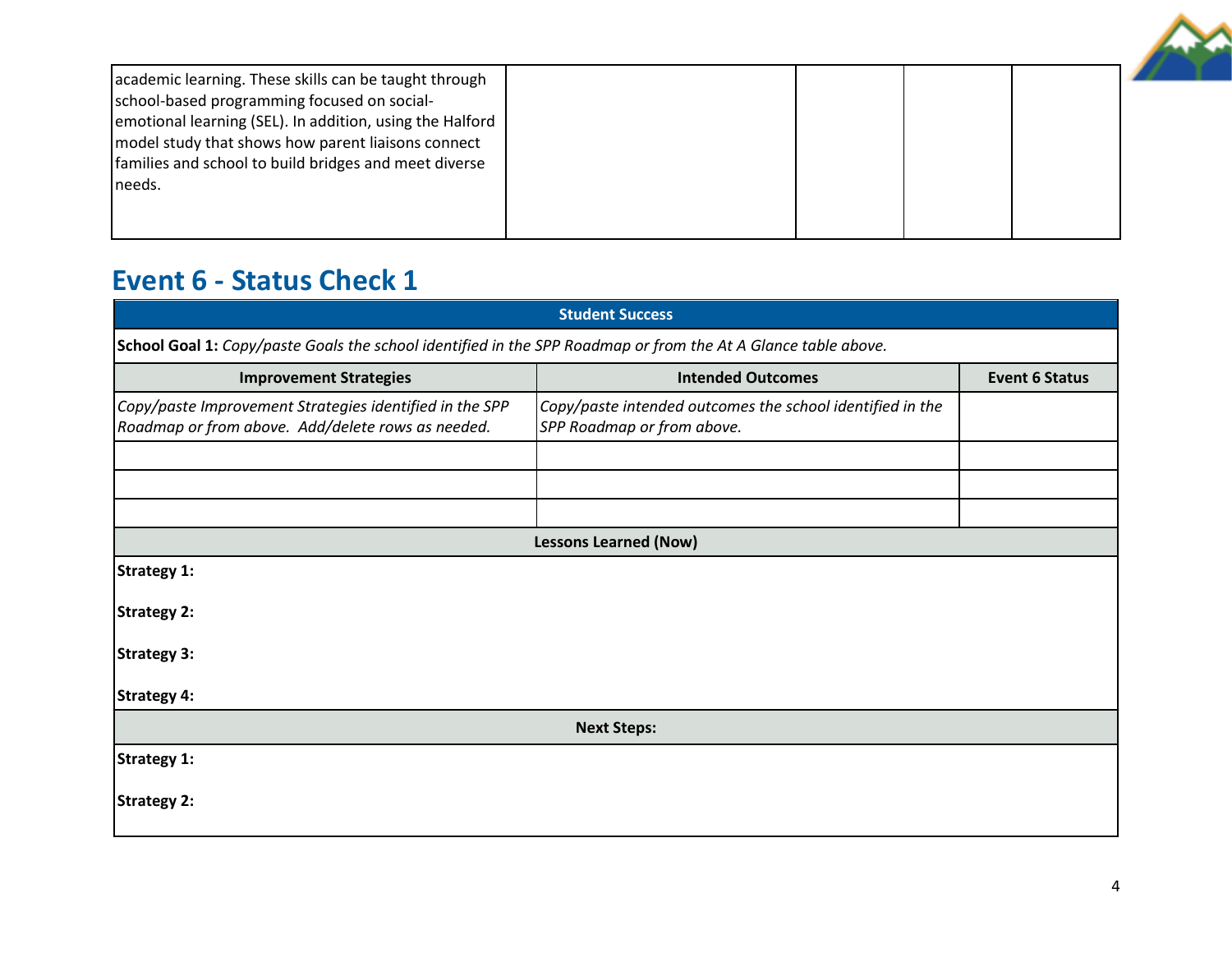

| <b>Strategy 3:</b> |       |
|--------------------|-------|
| <b>Strategy 4:</b> |       |
|                    | Need: |
| <b>Strategy 1:</b> |       |
| <b>Strategy 2:</b> |       |
| <b>Strategy 3:</b> |       |
| <b>Strategy 4:</b> |       |

| <b>Adult Learning Culture</b>                                                                                 |                                                                                         |                       |
|---------------------------------------------------------------------------------------------------------------|-----------------------------------------------------------------------------------------|-----------------------|
| School Goal 2: Copy/paste Goals the school identified in the SPP Roadmap or from the At A Glance table above. |                                                                                         |                       |
| <b>Improvement Strategies</b>                                                                                 | <b>Intended Outcomes</b>                                                                | <b>Event 6 Status</b> |
| Copy/paste Improvement Strategies identified in the SPP<br>Roadmap or from above. Add/delete rows as needed.  | Copy/paste intended outcomes the school identified in the<br>SPP Roadmap or from above. |                       |
|                                                                                                               |                                                                                         |                       |
|                                                                                                               |                                                                                         |                       |
|                                                                                                               |                                                                                         |                       |
|                                                                                                               | <b>Lessons Learned (Now)</b>                                                            |                       |
| <b>Strategy 1:</b>                                                                                            |                                                                                         |                       |
| <b>Strategy 2:</b>                                                                                            |                                                                                         |                       |
| <b>Strategy 3:</b>                                                                                            |                                                                                         |                       |
| <b>Strategy 4:</b>                                                                                            |                                                                                         |                       |
|                                                                                                               | <b>Next Steps:</b>                                                                      |                       |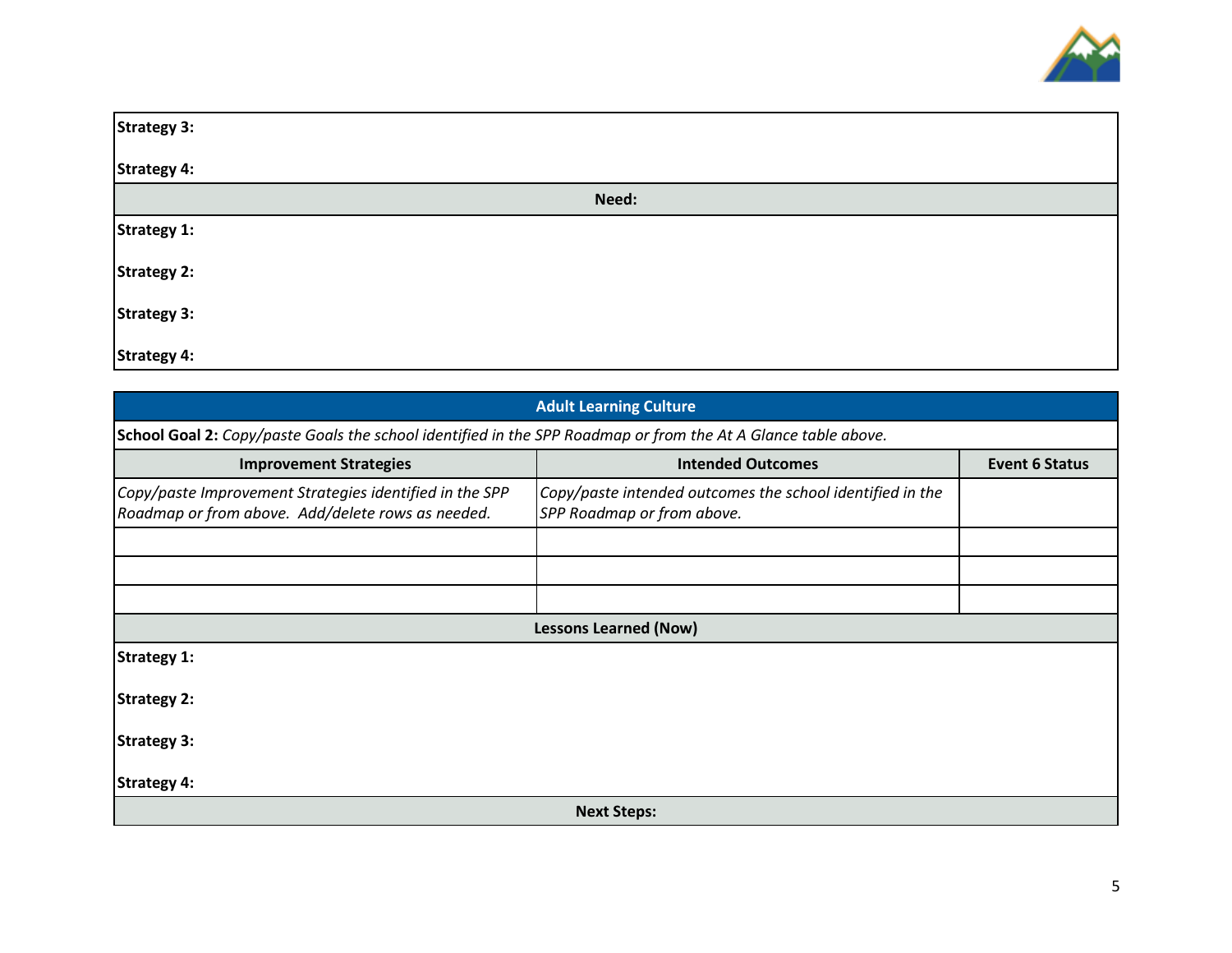

| Strategy 1:        |       |
|--------------------|-------|
| Strategy 2:        |       |
| Strategy 3:        |       |
| Strategy 4:        |       |
|                    | Need: |
| Strategy 1:        |       |
| Strategy 2:        |       |
| <b>Strategy 3:</b> |       |
| <b>Strategy 4:</b> |       |

| <b>Connectedness</b>                                                                                          |                                                                                         |                       |  |
|---------------------------------------------------------------------------------------------------------------|-----------------------------------------------------------------------------------------|-----------------------|--|
| School Goal 3: Copy/paste Goals the school identified in the SPP Roadmap or from the At A Glance table above. |                                                                                         |                       |  |
| <b>Improvement Strategies</b>                                                                                 | <b>Intended Outcomes</b>                                                                | <b>Event 6 Status</b> |  |
| Copy/paste Improvement Strategies identified in the SPP<br>Roadmap or from above. Add/delete rows as needed.  | Copy/paste intended outcomes the school identified in the<br>SPP Roadmap or from above. |                       |  |
|                                                                                                               |                                                                                         |                       |  |
|                                                                                                               |                                                                                         |                       |  |
|                                                                                                               |                                                                                         |                       |  |
|                                                                                                               | <b>Lessons Learned (Now)</b>                                                            |                       |  |
| <b>Strategy 1:</b>                                                                                            |                                                                                         |                       |  |
| <b>Strategy 2:</b>                                                                                            |                                                                                         |                       |  |
| <b>Strategy 3:</b>                                                                                            |                                                                                         |                       |  |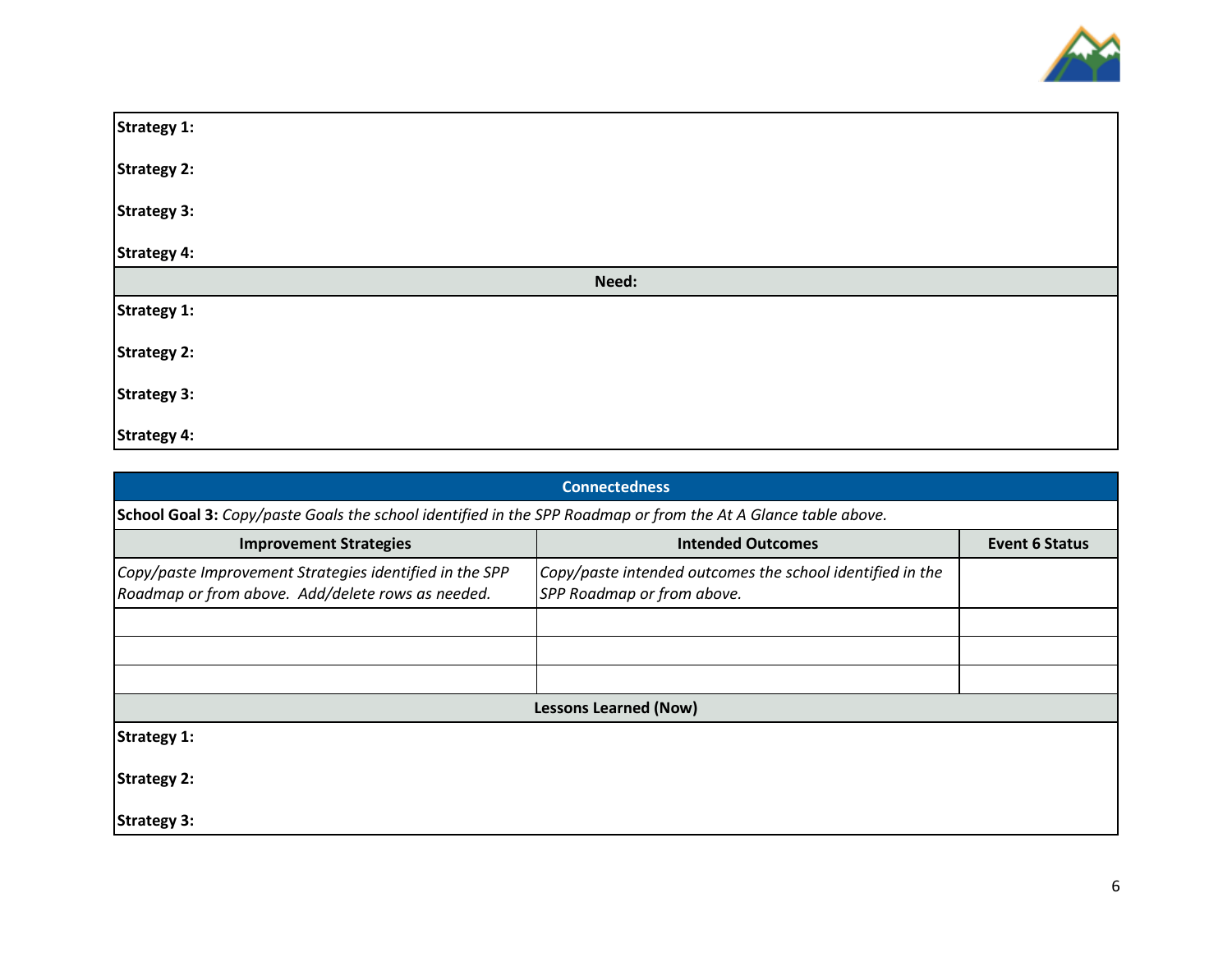

| <b>Strategy 4:</b> |  |
|--------------------|--|
| <b>Next Steps:</b> |  |
| <b>Strategy 1:</b> |  |
| <b>Strategy 2:</b> |  |
| Strategy 3:        |  |
| <b>Strategy 4:</b> |  |
| Need:              |  |
| <b>Strategy 1:</b> |  |
| <b>Strategy 2:</b> |  |
| <b>Strategy 3:</b> |  |
| <b>Strategy 4:</b> |  |

# **Event 7 - Status Check 2**

|                                                                                                                                                                                                                                                            | <b>Student Success</b>                                                                                                            |                                                                                                                              |
|------------------------------------------------------------------------------------------------------------------------------------------------------------------------------------------------------------------------------------------------------------|-----------------------------------------------------------------------------------------------------------------------------------|------------------------------------------------------------------------------------------------------------------------------|
| School Goal 1: By Fall 2022, 90% or greater of our families that take the survey will agree or strongly agree that they are satisfied with the<br>current level of communication regarding their children's scores/progress on district/state assessments. |                                                                                                                                   |                                                                                                                              |
| <b>Improvement Strategies</b>                                                                                                                                                                                                                              | <b>Intended Outcomes</b>                                                                                                          | <b>Event 7 Status</b>                                                                                                        |
| Use technology as an additional form of communication<br>and Parent University Clubs.<br>Parent University Clubs - ESSA Evidence-based Criteria.                                                                                                           | Parents will agree or strongly agree on the parent survey<br>that they are satisfied with the current level of<br>Icommunication. | <b>Strong</b><br>Strategy 1: Confirm<br>that parent contact<br>information is<br>updated. A variety of<br>resources is being |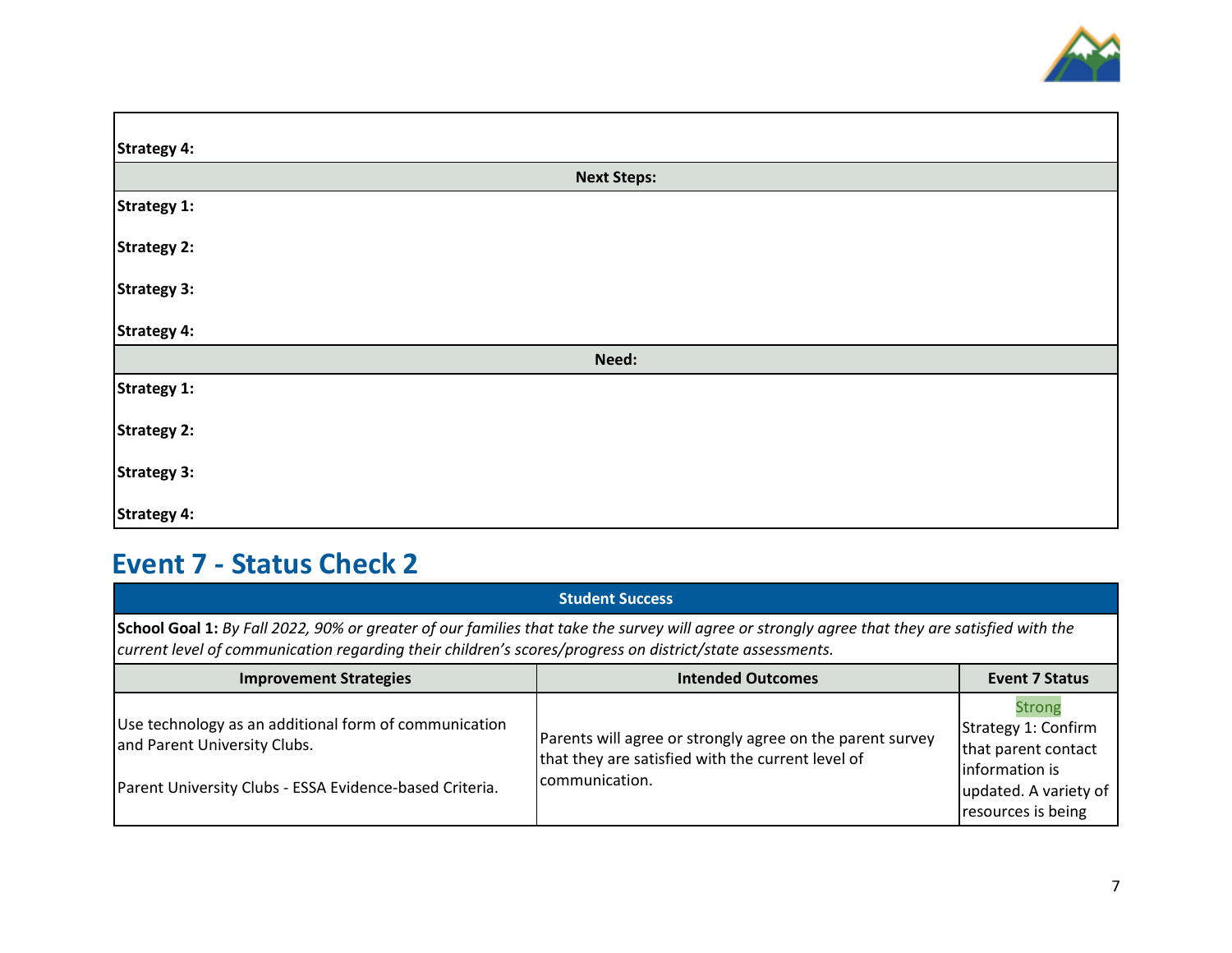

Supporting Research: WCSD's Parent University has been providing families with literacy support for the last six years. Parent University has a 6 -week Family Literacy Club that includes: Understanding your Child's Assessment Data, Phonemic Awareness, Phonics, Fluency, Vocabulary Development and Comprehension, the Writing Process, a family field trip to a Washoe County Public Library and leveraged family literacy tip sheets and videos built previously through the Striving Reader grant. The content used in the Literacy Club is aligned to the concepts used in Fountas & Pinnell's Tier I ESSA -based LLI. Parent U will use the evidence -based practice of PLC's to implement this model in WCSD with teachers taking the lead to support their own families in building parent efficacy with literacy at home. A meta -analysis by Jeynes (2012) which included 51 different studies, it was determined that there is a relationship between pre -k through 12th grade parental involvement programs and the academic success of students. In fact, some of the studies with the highest effect size included working with families of English Language Learner students and working with families of students with low reading scores .

| used to verify           |
|--------------------------|
| information to           |
| include but not          |
| limited to the           |
| following: report        |
| cards, new               |
| enrollments, and         |
| registration.            |
| Strategy 2: Teachers     |
| will increase            |
| communication            |
| through email/text.      |
| Teachers are using       |
| Class DOJO,              |
| newsletters, emails,     |
| and home-notes.          |
|                          |
| Strategy 3: Build the    |
| capacity for staff and   |
| parents to               |
| understand               |
| technology. Three        |
| staff members attend     |
| 21st Century Learning    |
| and then                 |
| communicate with         |
| staff of their findings. |
|                          |
| Strategy 4: Hold a 6-    |
| week Family Literacy     |
| Club. Hall was able to   |
| offer 4 sessions of K-   |
| 3rd grade. Each          |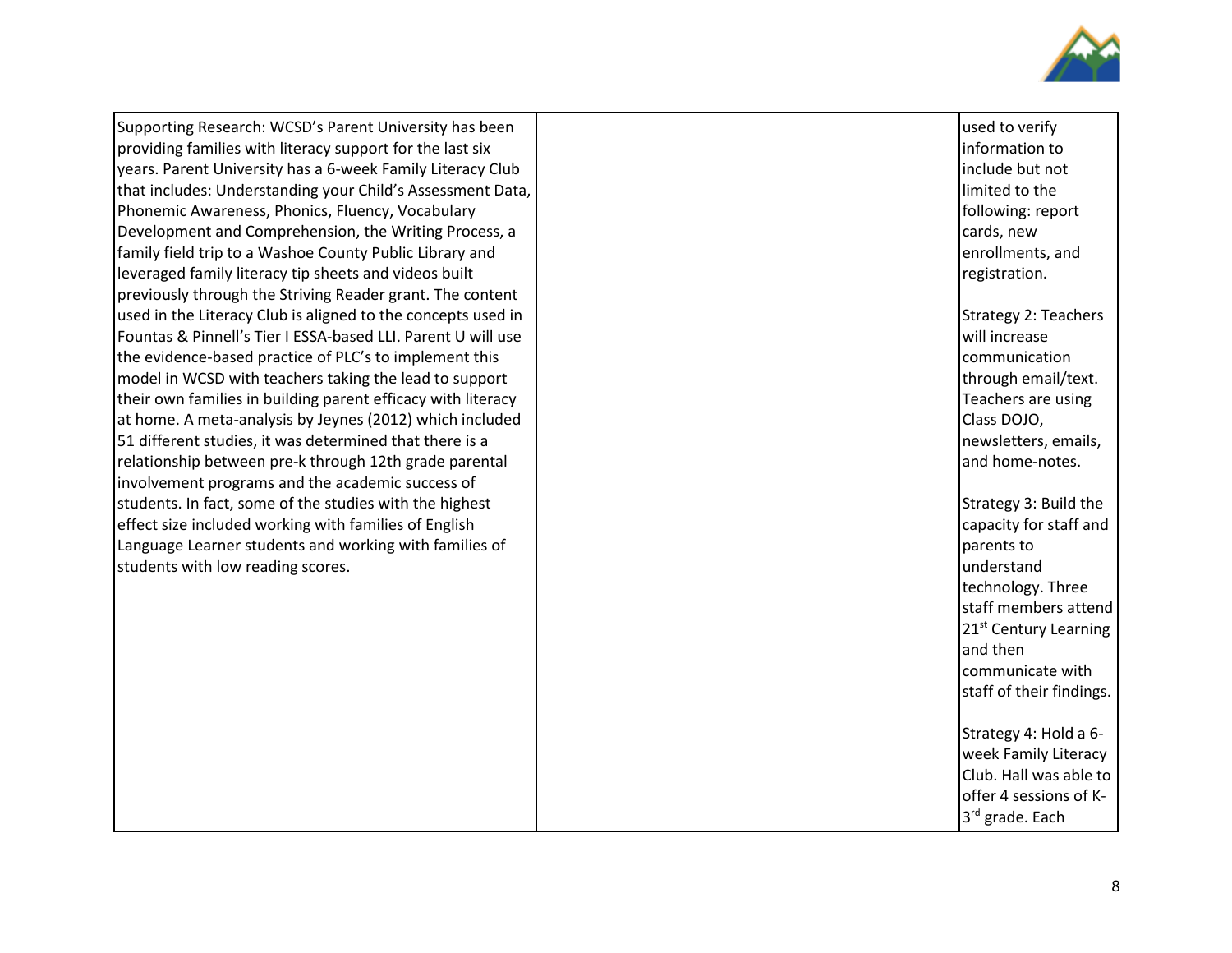

|                                                                                                                      |                              | Session is one hour<br>via Zoom or 1.5 hours<br>in-person. An<br>additional approval<br>was made for grades<br>$4th$ and $5th$ . |  |
|----------------------------------------------------------------------------------------------------------------------|------------------------------|----------------------------------------------------------------------------------------------------------------------------------|--|
|                                                                                                                      | <b>Lessons Learned (Now)</b> |                                                                                                                                  |  |
| Strategy 1: Confirm that parent contact information is updated.                                                      |                              |                                                                                                                                  |  |
| Strategy 2: Teachers will increase communication through email/text.                                                 |                              |                                                                                                                                  |  |
| Strategy 3: Build the capacity for staff and parents to understand technology.                                       |                              |                                                                                                                                  |  |
| Strategy 4: Hold a 6- week Family Literacy Club.                                                                     |                              |                                                                                                                                  |  |
| <b>Next Steps:</b>                                                                                                   |                              |                                                                                                                                  |  |
| Strategy 1: Continually update parent/guardian information through registration.                                     |                              |                                                                                                                                  |  |
| Strategy 2: Academic Conferences held were October 18-22; February 14-18 <sup>th</sup> 2022.                         |                              |                                                                                                                                  |  |
| Strategy 3: Academic Conferences held were October 18-22; February 14-18 <sup>th</sup> 2022.                         |                              |                                                                                                                                  |  |
| Strategy 4: Plan for 2022-2023 School Year Literacy Night to include all grades during first submission.             |                              |                                                                                                                                  |  |
| Need:                                                                                                                |                              |                                                                                                                                  |  |
| Strategy 1: Ensure new enrollments are accurate during enrollment.                                                   |                              |                                                                                                                                  |  |
| Strategy 2: Use other forms of electronic communication and send home communication at each quarter from the school. |                              |                                                                                                                                  |  |
| <b>Strategy 3: Schedule Parent Technology Day/Evening.</b>                                                           |                              |                                                                                                                                  |  |
| Strategy 4: Create a pre and post survey to include parent and staff feed-back.                                      |                              |                                                                                                                                  |  |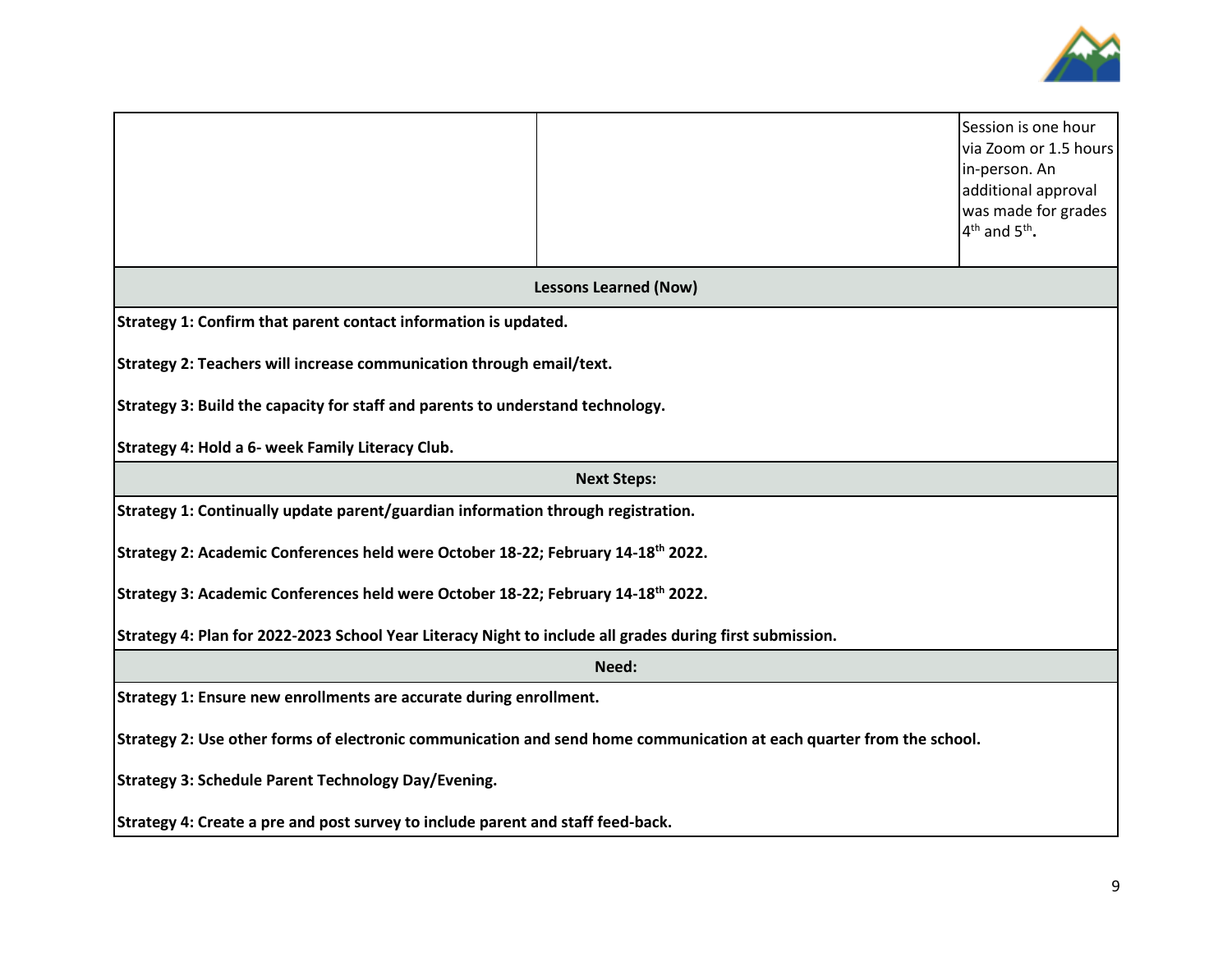

|                                                                                                     | <b>Adult Learning Culture</b>                                                                                                                    |                                                                                                                                                                                                                                                                |
|-----------------------------------------------------------------------------------------------------|--------------------------------------------------------------------------------------------------------------------------------------------------|----------------------------------------------------------------------------------------------------------------------------------------------------------------------------------------------------------------------------------------------------------------|
| are making a positive impact in their instruction.                                                  | School Goal 2: By Spring 2022, 90% or greater of the certified staff (who take the survey) will agree/strongly agree that our PLCs at Jesse Hall |                                                                                                                                                                                                                                                                |
| <b>Improvement Strategies</b>                                                                       | <b>Intended Outcomes</b>                                                                                                                         | <b>Event 7 Status</b>                                                                                                                                                                                                                                          |
| Creating a clear objective around PLCs as a staff.                                                  | That staff members will find value in attending PLCs and<br>utilizing the information to improve and impact their<br>instruction                 | <b>Strong</b><br>Strategy 1:<br>Create binders<br>and PLC forms to<br>organize<br>discussion points.<br>Strategy 2:<br>Create PLC norms<br>for meetings<br>Strategy 3: Move<br>from an<br>independent<br>classroom to<br>interdependent<br>school<br>community |
|                                                                                                     | <b>Lessons Learned (Now)</b>                                                                                                                     |                                                                                                                                                                                                                                                                |
| Strategy 1: BLF has created binders for each grade-level. All members are prepared to discuss data. |                                                                                                                                                  |                                                                                                                                                                                                                                                                |
| focused and meaningful conversations purposely scheduled.                                           | Strategy 2: BLF has created norms for each designated PLC. In addition, the PLC allocated time for staff to meet consistently and have more      |                                                                                                                                                                                                                                                                |
| Strategy 3: Classes can share ideas with one another to best serve the students.                    |                                                                                                                                                  |                                                                                                                                                                                                                                                                |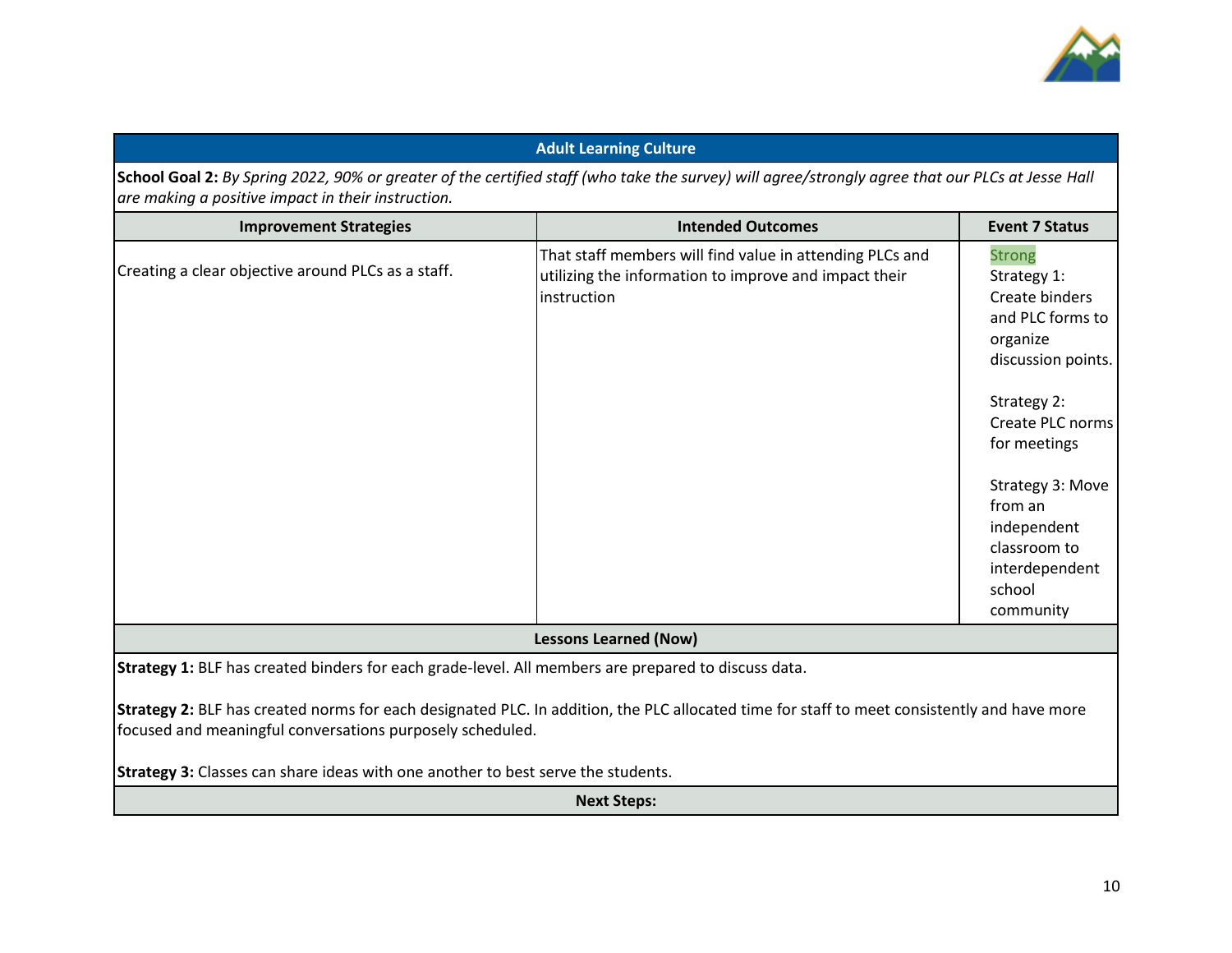

**Strategy 1**: A continuous shift in the PLC process will be progressive.

**Strategy 2:** A continued vulnerability to openly discuss scores will be embedded into the school's PLC.

**Strategy 3**: The expectation of all members is well-versed in various data.

**Strategy 4:** Time to go through the whole PLC process.

**Need:**

**Strategy 1:** Update Data PLC binder for the 2022-2023 school year.

**Strategy 2:** Create a safe culture of respect to include feedback and pushback when evaluating student scores.

**Strategy 3:** Create a PLC agenda with data.

**Strategy 4:** Build PLC time in the Master Schedule.

| <b>Connectedness</b>                                                                                                                                                                                                                                        |                                                            |                             |  |
|-------------------------------------------------------------------------------------------------------------------------------------------------------------------------------------------------------------------------------------------------------------|------------------------------------------------------------|-----------------------------|--|
| School Goal 3: During the 2021-2022 school year, Jesse Hall will welcome at least 75% of our families back into our school building during<br>specific family centered events included Back to School Night, Book Fair, Science Night, and Conference week. |                                                            |                             |  |
| <b>Improvement Strategies</b>                                                                                                                                                                                                                               | <b>Intended Outcomes</b>                                   | <b>Event 7 Status</b>       |  |
| Hold actual events including, Engaging families and                                                                                                                                                                                                         | Build family capacity to support their children's academic | Strong                      |  |
| students in poverty through SEL. ESSA Evidence-Based                                                                                                                                                                                                        | and social needs.                                          | <b>Family Participation</b> |  |
| Criteria.                                                                                                                                                                                                                                                   |                                                            | at Events: Halloween        |  |
|                                                                                                                                                                                                                                                             |                                                            | Carnival,                   |  |
| Supporting Research: Today's schools play an essential role                                                                                                                                                                                                 |                                                            | Book Fair,                  |  |
| in helping students become prepared for the challenges                                                                                                                                                                                                      |                                                            | Goodies for                 |  |
| and opportunities their futures will hold. We must equip                                                                                                                                                                                                    |                                                            | Grandparents,               |  |
| students with skills that promote social, emotional, and                                                                                                                                                                                                    |                                                            | Donuts for Dads             |  |
| behavioral development as well as academic learning.                                                                                                                                                                                                        |                                                            | Science Night,              |  |
| These skills can be taught through school-based                                                                                                                                                                                                             |                                                            | Muffins for moms,           |  |
| programming focused on social-emotional learning (SEL). In                                                                                                                                                                                                  |                                                            | Asian Speaker Day,          |  |
| addition, using the Halford model study that shows how                                                                                                                                                                                                      |                                                            | Walk the Halls Day.         |  |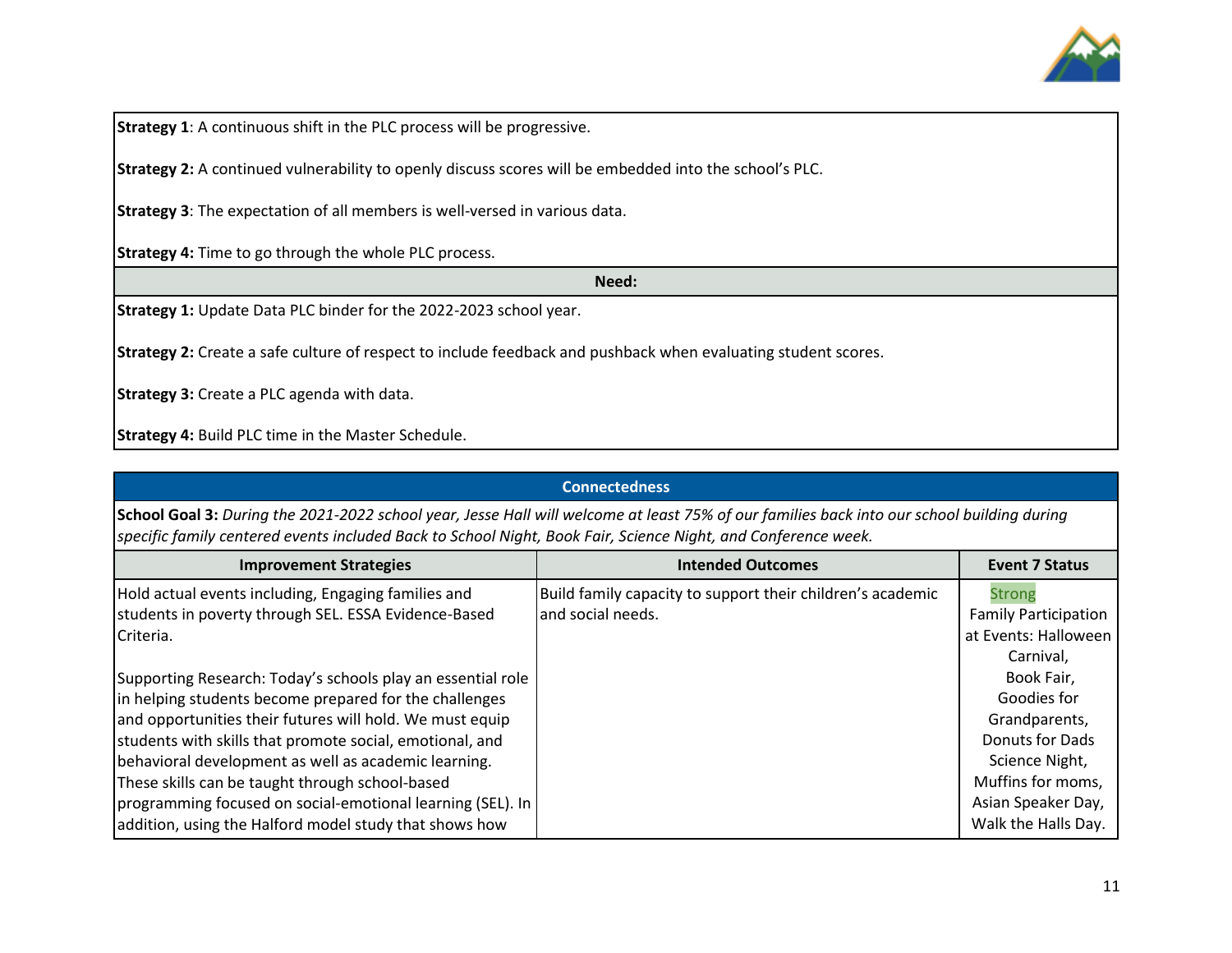

| parent liaisons connect families and school to build bridges<br>and meet diverse needs.                          |                              |  |  |  |
|------------------------------------------------------------------------------------------------------------------|------------------------------|--|--|--|
|                                                                                                                  | <b>Lessons Learned (Now)</b> |  |  |  |
| <b>Strategy 1:</b> The current community partnerships are strong and well-attended.                              |                              |  |  |  |
| <b>Strategy 2:</b> Supplies needed for the event and advertising.                                                |                              |  |  |  |
| <b>Strategy 3: PTA and fundraising are utilized to capacity.</b>                                                 |                              |  |  |  |
| <b>Strategy 4:</b> Time for collaboration and scheduling before and after school for events.                     |                              |  |  |  |
|                                                                                                                  | Next:                        |  |  |  |
| Strategy 1: School calendar to allocate time for collaboration and scheduling for all to view.                   |                              |  |  |  |
| Strategy 2: Having and recruiting volunteers for 2022-2023 school year.                                          |                              |  |  |  |
| Strategy 3: Schedule culturally sensitive and differentiated activities other than what was presented currently. |                              |  |  |  |
| Strategy 4: Re-adjust from COVID restrictions to include involvement and engagement to include funding.          |                              |  |  |  |
| Need:                                                                                                            |                              |  |  |  |
| Strategy 1: Have a formal Partner in Education (Hot August Nights Foundation).                                   |                              |  |  |  |
| Strategy 2: Newsletter or teacher communication to request parent or community volunteers.                       |                              |  |  |  |
| Strategy 3: More events during 2022-2023 school year: Mental Health Expo., Safe Schools Training for Parents.    |                              |  |  |  |
| <b>Strategy 4:</b> Use of State funding to assist all staff and students.                                        |                              |  |  |  |

# **Event 8 - Status Check 3**

**Student Success**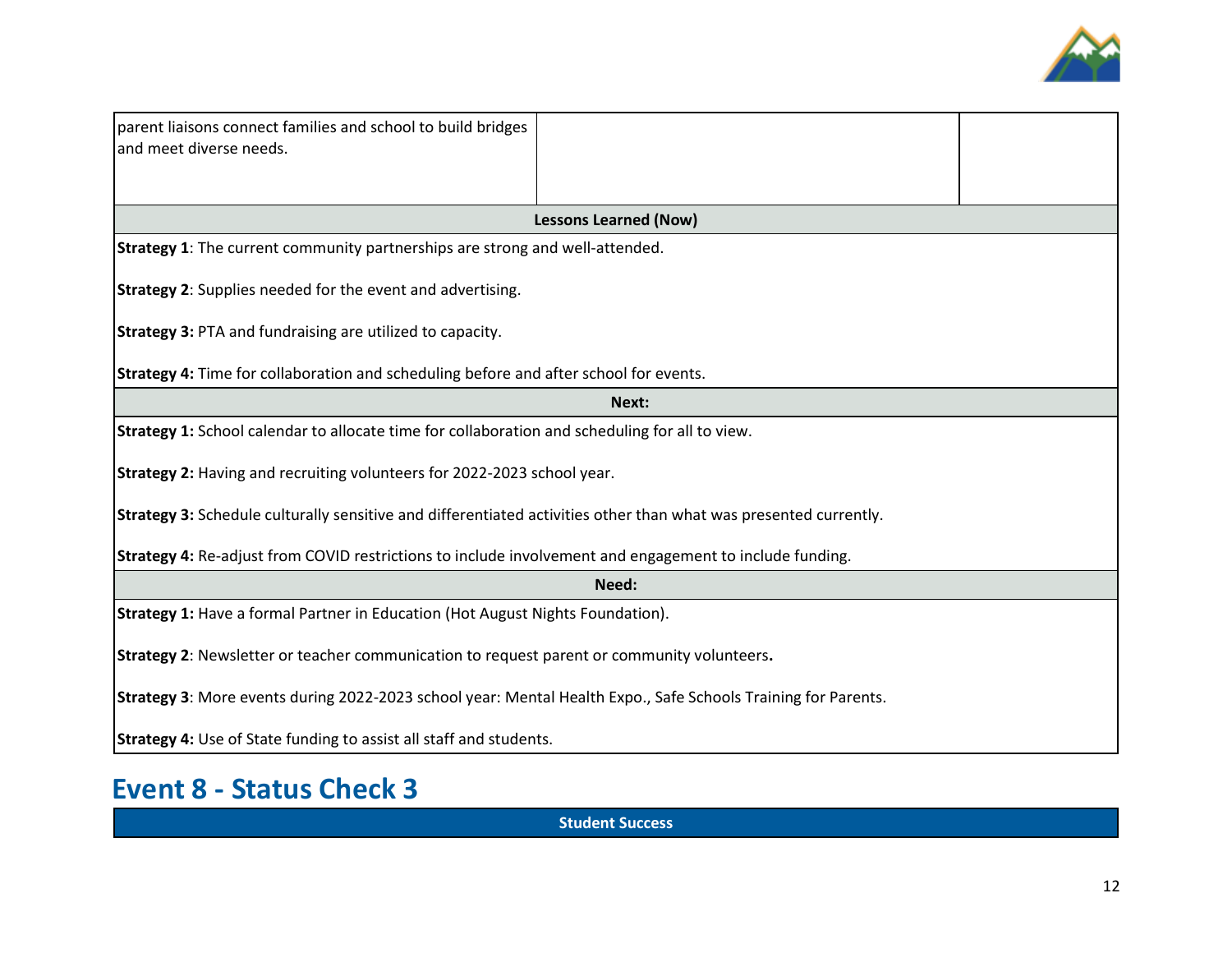

| School Goal 1: Copy/paste Goals the school identified in the SPP Roadmap or from the At A Glance table above. |                                                                                         |                       |  |
|---------------------------------------------------------------------------------------------------------------|-----------------------------------------------------------------------------------------|-----------------------|--|
| <b>Improvement Strategies</b>                                                                                 | <b>Intended Outcomes</b>                                                                | <b>Event 8 Status</b> |  |
| Copy/paste Improvement Strategies identified in the SPP<br>Roadmap or from above. Add/delete rows as needed.  | Copy/paste intended outcomes the school identified in the<br>SPP Roadmap or from above. |                       |  |
|                                                                                                               |                                                                                         |                       |  |
|                                                                                                               |                                                                                         |                       |  |
|                                                                                                               | <b>Key Takeaways (Now):</b>                                                             |                       |  |
|                                                                                                               |                                                                                         |                       |  |
| <b>Strategy 1:</b>                                                                                            |                                                                                         |                       |  |
| <b>Strategy 2:</b>                                                                                            |                                                                                         |                       |  |
| <b>Strategy 3:</b>                                                                                            |                                                                                         |                       |  |
| <b>Strategy 4:</b>                                                                                            |                                                                                         |                       |  |
|                                                                                                               | Next:                                                                                   |                       |  |
| <b>Strategy 1:</b>                                                                                            |                                                                                         |                       |  |
| <b>Strategy 2:</b>                                                                                            |                                                                                         |                       |  |
| <b>Strategy 3:</b>                                                                                            |                                                                                         |                       |  |
| <b>Strategy 4:</b>                                                                                            |                                                                                         |                       |  |
| Need:                                                                                                         |                                                                                         |                       |  |
| <b>Strategy 1:</b>                                                                                            |                                                                                         |                       |  |
| <b>Strategy 2:</b>                                                                                            |                                                                                         |                       |  |
| <b>Strategy 3:</b>                                                                                            |                                                                                         |                       |  |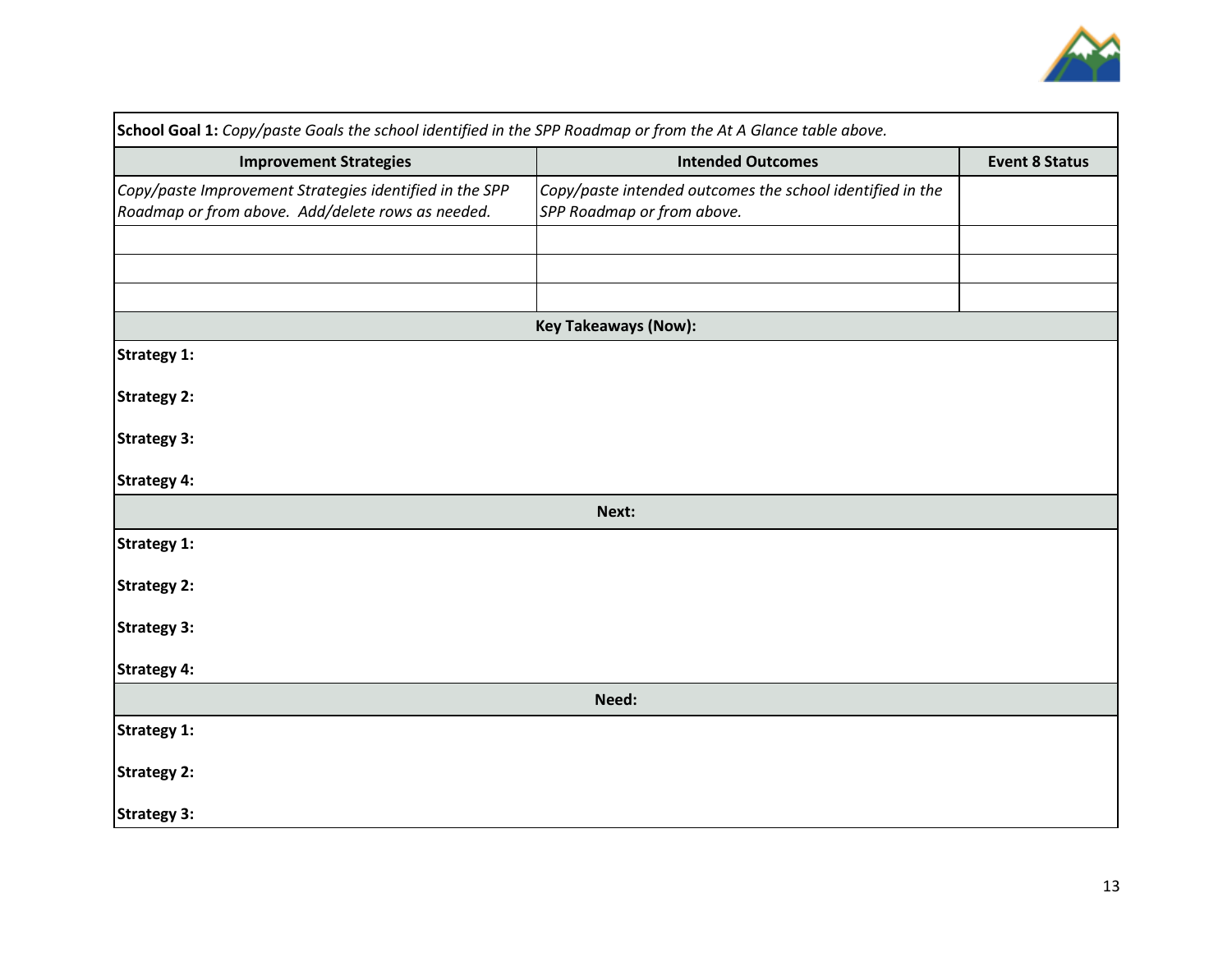

**Strategy 4:**

| <b>Adult Learning Culture</b>                                                                                 |                                                                                         |                       |  |  |
|---------------------------------------------------------------------------------------------------------------|-----------------------------------------------------------------------------------------|-----------------------|--|--|
| School Goal 2: Copy/paste Goals the school identified in the SPP Roadmap or from the At A Glance table above. |                                                                                         |                       |  |  |
| <b>Improvement Strategies</b>                                                                                 | <b>Intended Outcomes</b>                                                                | <b>Event 8 Status</b> |  |  |
| Copy/paste Improvement Strategies identified in the SPP<br>Roadmap or from above. Add/delete rows as needed.  | Copy/paste intended outcomes the school identified in the<br>SPP Roadmap or from above. |                       |  |  |
|                                                                                                               |                                                                                         |                       |  |  |
|                                                                                                               | <b>Lessons Learned (Now)</b>                                                            |                       |  |  |
| <b>Strategy 1:</b>                                                                                            |                                                                                         |                       |  |  |
| <b>Strategy 2:</b>                                                                                            |                                                                                         |                       |  |  |
| <b>Strategy 3:</b>                                                                                            |                                                                                         |                       |  |  |
| Strategy 4:                                                                                                   |                                                                                         |                       |  |  |
| Next:                                                                                                         |                                                                                         |                       |  |  |
| Strategy 1:                                                                                                   |                                                                                         |                       |  |  |
| <b>Strategy 2:</b>                                                                                            |                                                                                         |                       |  |  |
| <b>Strategy 3:</b>                                                                                            |                                                                                         |                       |  |  |
| <b>Strategy 4:</b>                                                                                            |                                                                                         |                       |  |  |
| Need:                                                                                                         |                                                                                         |                       |  |  |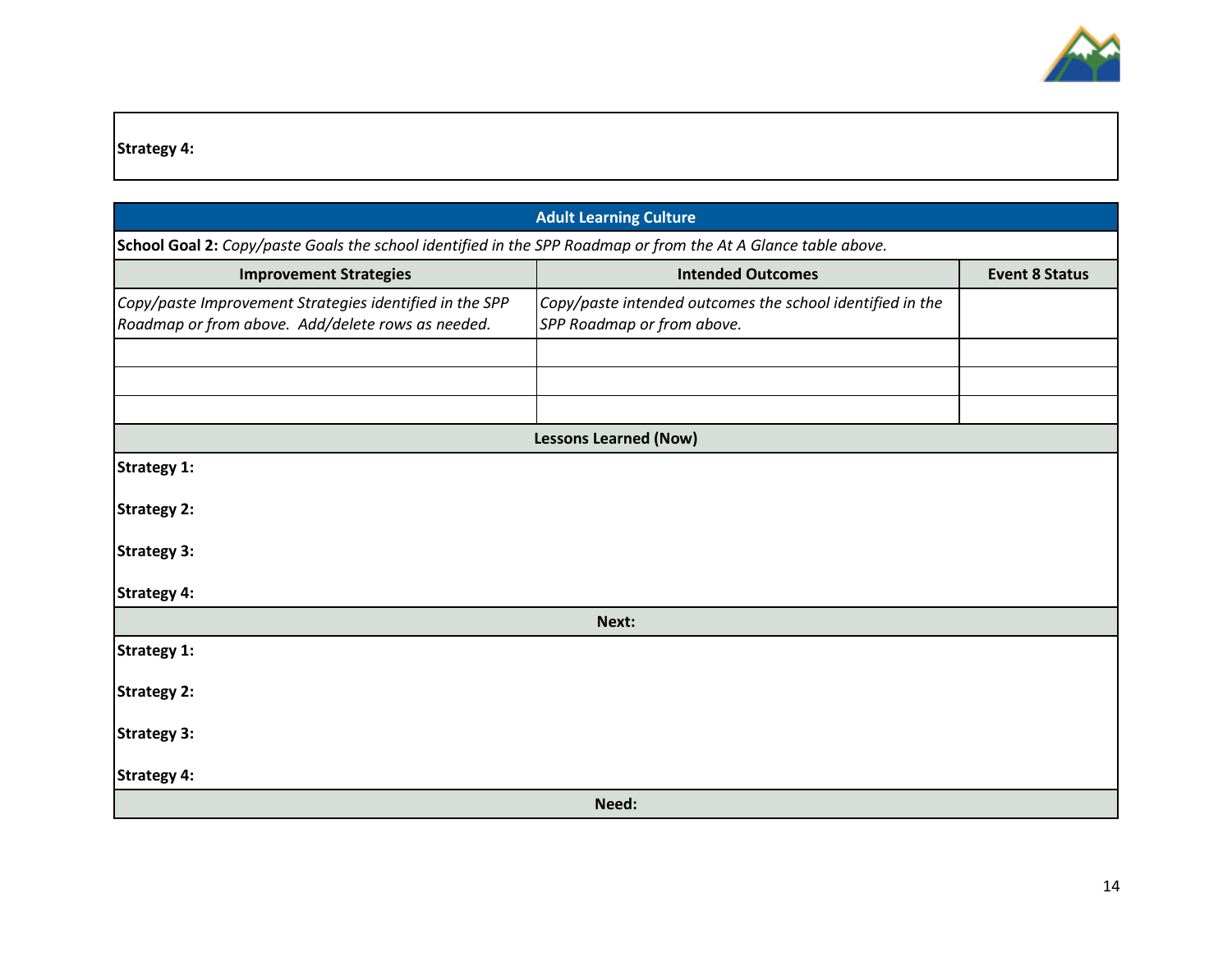

| <b>Strategy 1:</b> |  |  |  |
|--------------------|--|--|--|
| <b>Strategy 2:</b> |  |  |  |
| <b>Strategy 3:</b> |  |  |  |
| <b>Strategy 4:</b> |  |  |  |

| <b>Connectedness</b>                                                                                          |                                                                                         |                       |  |  |
|---------------------------------------------------------------------------------------------------------------|-----------------------------------------------------------------------------------------|-----------------------|--|--|
| School Goal 3: Copy/paste Goals the school identified in the SPP Roadmap or from the At A Glance table above. |                                                                                         |                       |  |  |
| <b>Improvement Strategies</b>                                                                                 | <b>Intended Outcomes</b>                                                                | <b>Event 8 Status</b> |  |  |
| Copy/paste Improvement Strategies identified in the SPP<br>Roadmap or from above. Add/delete rows as needed.  | Copy/paste intended outcomes the school identified in the<br>SPP Roadmap or from above. |                       |  |  |
|                                                                                                               |                                                                                         |                       |  |  |
|                                                                                                               |                                                                                         |                       |  |  |
|                                                                                                               | <b>Lessons Learned (Now)</b>                                                            |                       |  |  |
| <b>Strategy 1:</b>                                                                                            |                                                                                         |                       |  |  |
| <b>Strategy 2:</b>                                                                                            |                                                                                         |                       |  |  |
| <b>Strategy 3:</b>                                                                                            |                                                                                         |                       |  |  |
| <b>Strategy 4:</b>                                                                                            |                                                                                         |                       |  |  |
| Next:                                                                                                         |                                                                                         |                       |  |  |
| <b>Strategy 1:</b>                                                                                            |                                                                                         |                       |  |  |
| <b>Strategy 2:</b>                                                                                            |                                                                                         |                       |  |  |
| <b>Strategy 3:</b>                                                                                            |                                                                                         |                       |  |  |